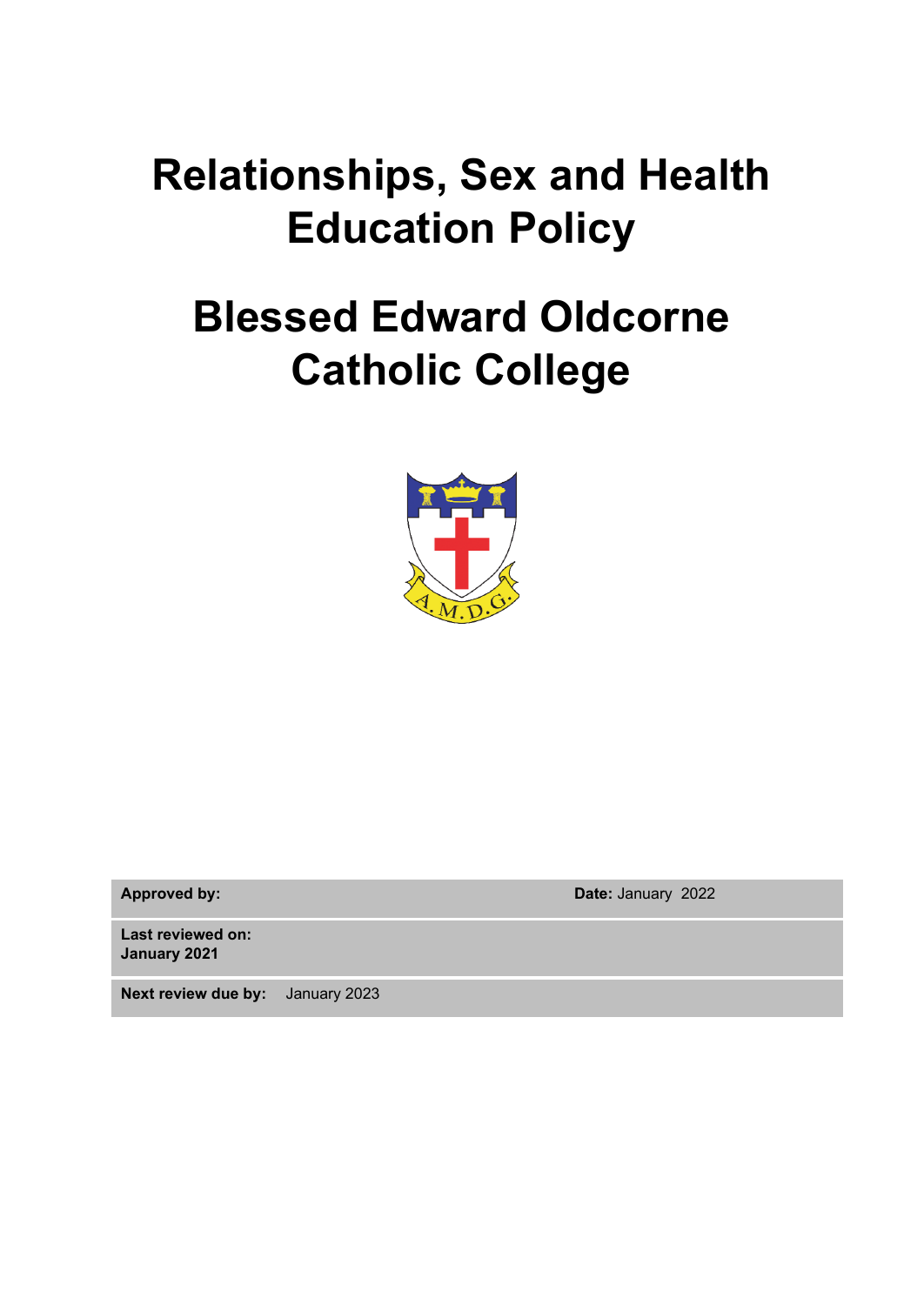We have carefully considered and analysed the impact of this policy on equality and the possible implications for students with protected characteristics, as part of our commitment to meet the Public Sector Equality Duty requirement to have due regard to the need to eliminate discrimination, advance equality of opportunity and foster good relations.

# **Introduction**

As a Catholic college we understand that all our students are of intrinsic and absolute value as they are created by God and in the image of God. With this at the centre of all our teaching, and in particular through our Relationships, Sex and Health Education (RSHE) we aim to make our teaching holistic and fitting to the needs of the students. Pope Francis spoke in his apostolic exhortation 'Amoris Laetitia' (Joy of Love) 2016 about the need for, 'a positive and prudent sex education' in our schools and it can only be seen within the broader framework of an education for love, for mutual self-giving.

The RSHE programme at Blessed Edward Oldcorne Catholic College is underpinned by the following Church teachings:

- the dignity and worth of each person made in the image of God
- the importance of individuals coming together in mutual support and regard, to live and work for the good of humankind and the greater glory of God

# **What is Relationships and Sex Education?**

It is lifelong learning about physical, moral and social development. It is about the understanding of the importance of marriage for family life, stable and loving relationships, respect, love and care. It is also about the teaching of sex, sexuality and sexual health.

Whilst our programme meets the requirements set out by the DfE, it is our priority to encourage students to consider the views of the Roman Catholic Church and the value of the human person by abiding by diocesan guidance. The key aim of the programme is to provide a teaching that is founded on Roman Catholic understanding of the human person and an appreciation that authentic human love is more than sexual expression, for the human person is made in the image and likeness of God.

## **Aims of the Programme**

The students will be able to:

- Understand their own and others' God given gift of sexuality, developing respect for themselves and others. Meet the challenge and responsibilities that sexuality maturity will bring
- Understand and control their emotions and feelings to enable individuals to interact appropriately, more effectively in groups. Know, identify and understand the physical, emotional moral stages of their development

Objectives

- Know and understand the teachings of beliefs of the Catholic Church on Sexuality and respect for others
- Explore moral values/family values, religious values, gender roles and stereotyping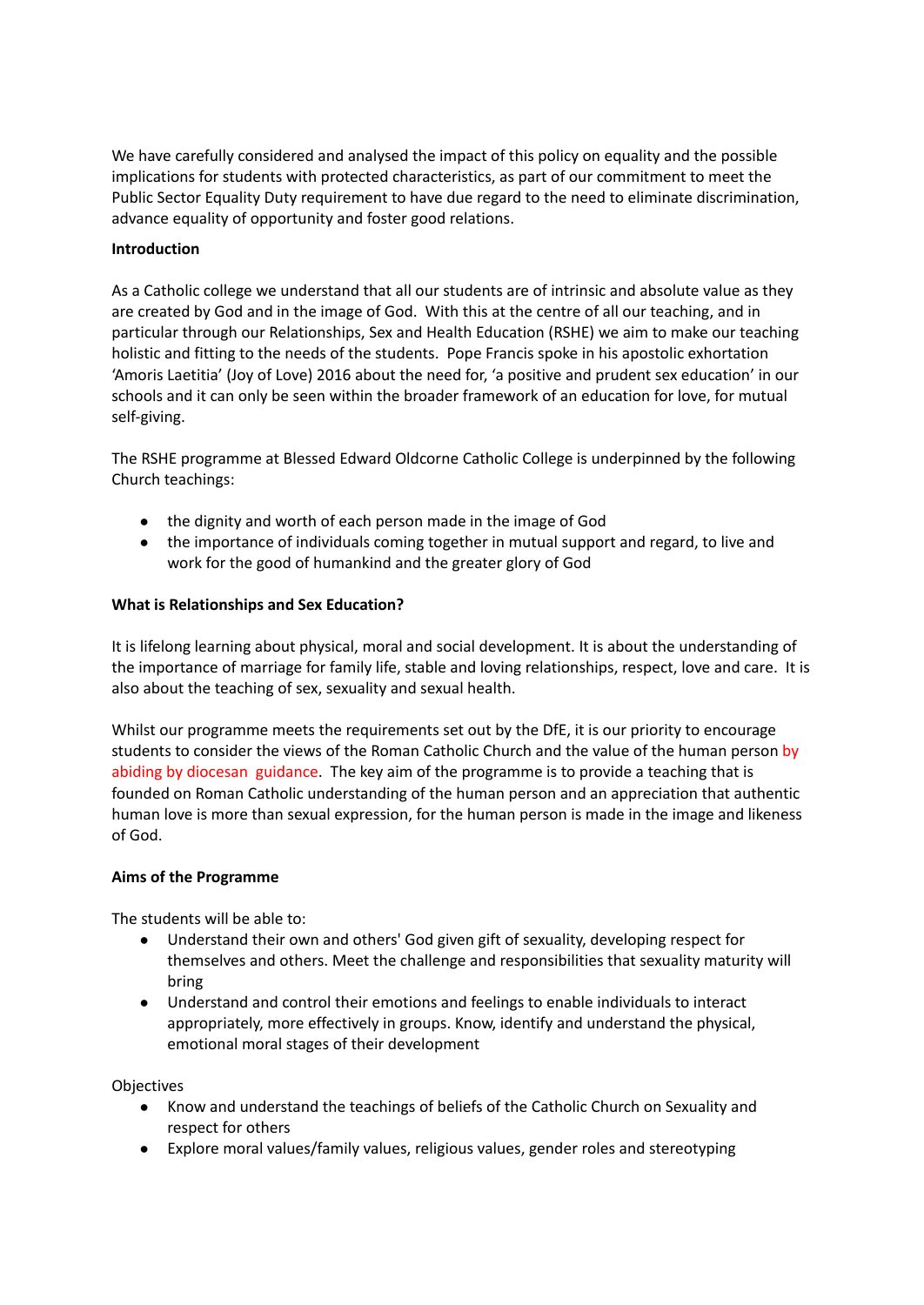- Know, identify and understand the physical, emotional and moral stages of their development
- Explore and develop an understanding of a variety of personal relationships from friendship to intimacy
- To provide an opportunity for students to examine their own and others' attitudes to sexual activity and related issues
- To promote an awareness of the pressure on young people to behave in certain ways and to help improve assertiveness and the confidence to cope with such pressure
- Develop a variety of strategies to enable students to make autonomous decisions in a wide range of situations so that they develop a critical questioning of moral viewpoints
- Further develop personal skills and qualities: i.e. listening, questioning, communicating, standpoint taking, valuing the opinion of others, empathy etc.

Confidentiality

- Students must be aware that the classroom is not a confidential area
- The school nurse is available to all students on site, one lunch time a week for personal confidential advice and support
- All college staff can give details of external help and support agencies to students and should explain to students the importance of talking to a parent/carer

Teachers and other staff recognise the importance of listening to the concerns of individual students and are aware that young males sometimes find it more difficult than females to express emotions – careful listening and support is important. If a member of staff deems a pupil to be a risk (illegal or non-consenting activities) the Child Protection Policy must be initiated and the Assistant Headteacher Miss Mason consulted. The pupil will be told of the action. In her absence the Deputy Safeguarding lead teachers will be informed.

## **Procedures and Practice**

We follow the Department for Educations' statutory guidance for Relationships Education, Relationships and Sex Education (RSE) 2019. This is taught both explicitly through PDE and via the wider curriculum; For example science includes the elements of sex education contained in the science curriculum. As a secondary school we must provide RSHE to all pupils as per section 34 of the Children and Social work act 2017.

In teaching RSHE, we are required by our funding agreements to have regard to guidance issued by the secretary of state as outlined in section 403 of the Education Act 1996.In curriculum areas where RSE is delivered, content and methods are designed to be appropriate to the age and general development of students in the group and are sensitive to all religious belief and cultural practices. Outside agencies as appropriate may be engaged when the quality of learning outcome and resources allow.

# **Guidance from the Catholic Education Service**

In designing our programmes of study we have acted in accordance with the following advice:

- Students should be taught from an early age to understand human sexuality and to respect themselves and others. They should be given accurate information. This will enable them to understand difference and help to remove prejudice
- Human sexuality (is a gift of God and) finds its perfect expression within loving life-long marriage. Any other physical sexual expression falls short to some degree of that ideal. It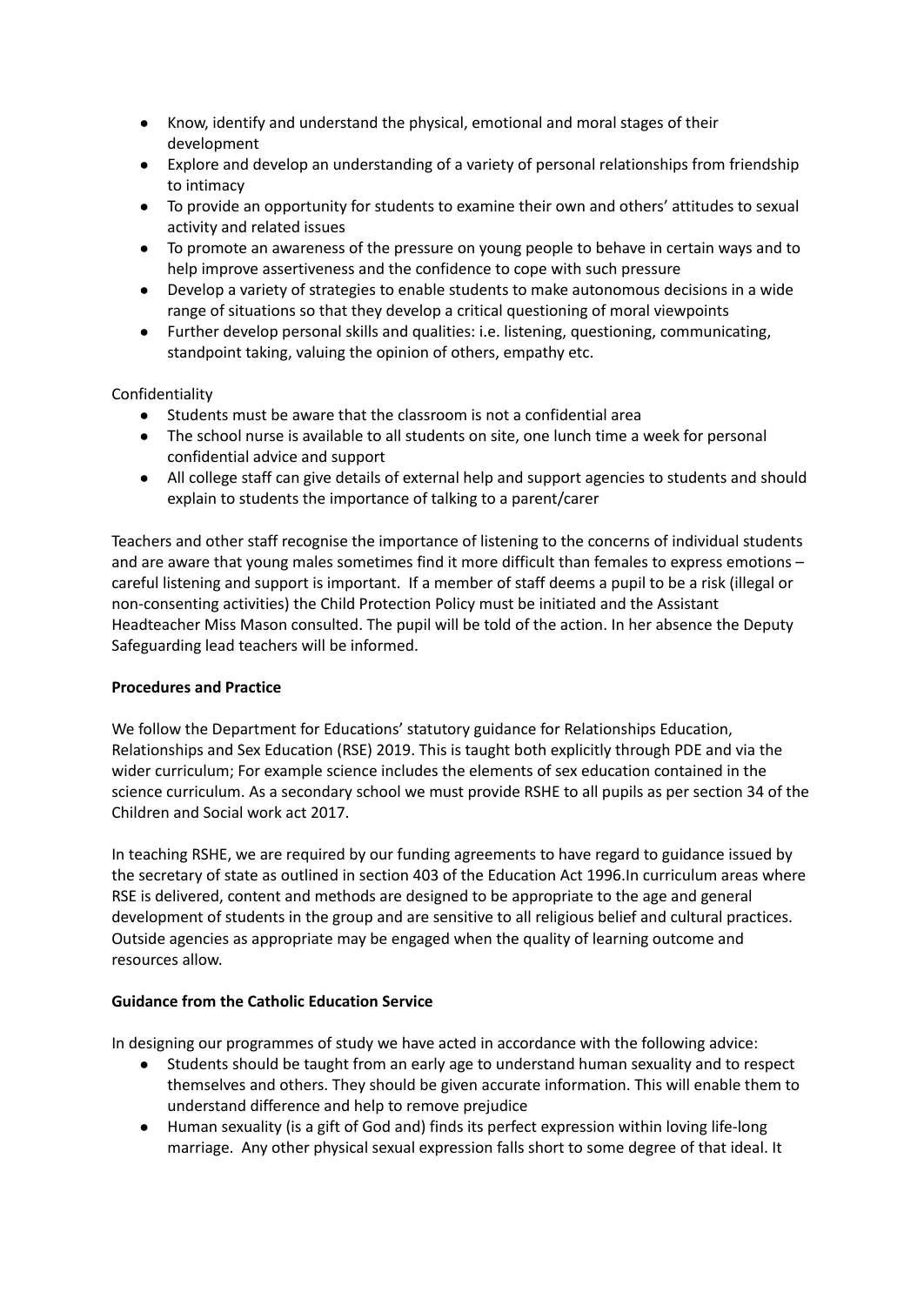follows that human sexuality is not fulfilled in self-gratification or in promiscuous or casual relationships

- Traditional (Christian) marriage should be promoted as the fundamental building block of society and of family life and as the proper context for the nurture of children
- Students have a right to develop without being subject to any physical or verbal abuse about sexual orientation or to the encouragement of sexual activity
- Life-long celibacy can be fulfilling. In this way of life an individual's sexual instincts may be channelled into generous love and service of others
- Life-long human friendships are an important gift and should be honoured and cherished
- Human beings fall short of the ideal but the admission of failure can bring forgiveness and reconciliation. People can change their behaviour. Couples working through problems within marriage can find deeper love and strengthened

# **Who delivers Relationships and Sex Education**

Relationships, Sex and Health Education is not limited to any one department, however much of the RSHE curriculum is taught by RE teachers in KS3. RSHE is also taught in Science, the Pastoral Curriculum and is built upon through Personal Development Health days.

Reinforcement of the taught programme and further opportunities for learning arise on an informal level and in particular through assemblies and discussion in Physical Education, English etc. This is enhanced through individual guidance and counselling.

# **Curriculum Objectives**

Teachers aim to develop and teach in a safe environment, an atmosphere of mutual support and respect. Students should be encouraged to express their own views and have respect for the views of others. Relationships, Sex and Health Education should not be seen as simply imparting information but is a development of attitudes and values, developing people of good character.

Teachers are aware that students have experience of a range of ideas and information from a variety of media sources and many of these will be contrary to the values of the Catholic and Christian Community. Catholic virtues and values will always be promoted and upheld.

## **RSHE Content**

**Key Stage 3 (age 11-14, Years 7 – 9)** The RSHE Curriculum addresses three main themes: Theme 1: Created and Loved by God - The Christian imperative to love self, made in the image and likeness of God, shows an understanding of the importance of valuing and understanding oneself as the basis for personal relationships.

Theme 2: Created to love others - God is love. We are created out of love and for love. The command to love is the basis of all Christian morality.

Theme 3: Created to live in community (local, national and global) - Human beings are relational by nature and live in the wider community. Through our exchange with others, our mutual service and through dialogue, we attempt to proclaim and extend the Kingdom of God for the good of individuals and the good of society.

These themes aim to nurture the following personal qualities and values:

- Growing to be respectful of our bodies, character and giftedness
- Appreciative for blessings
- Grateful to others and to God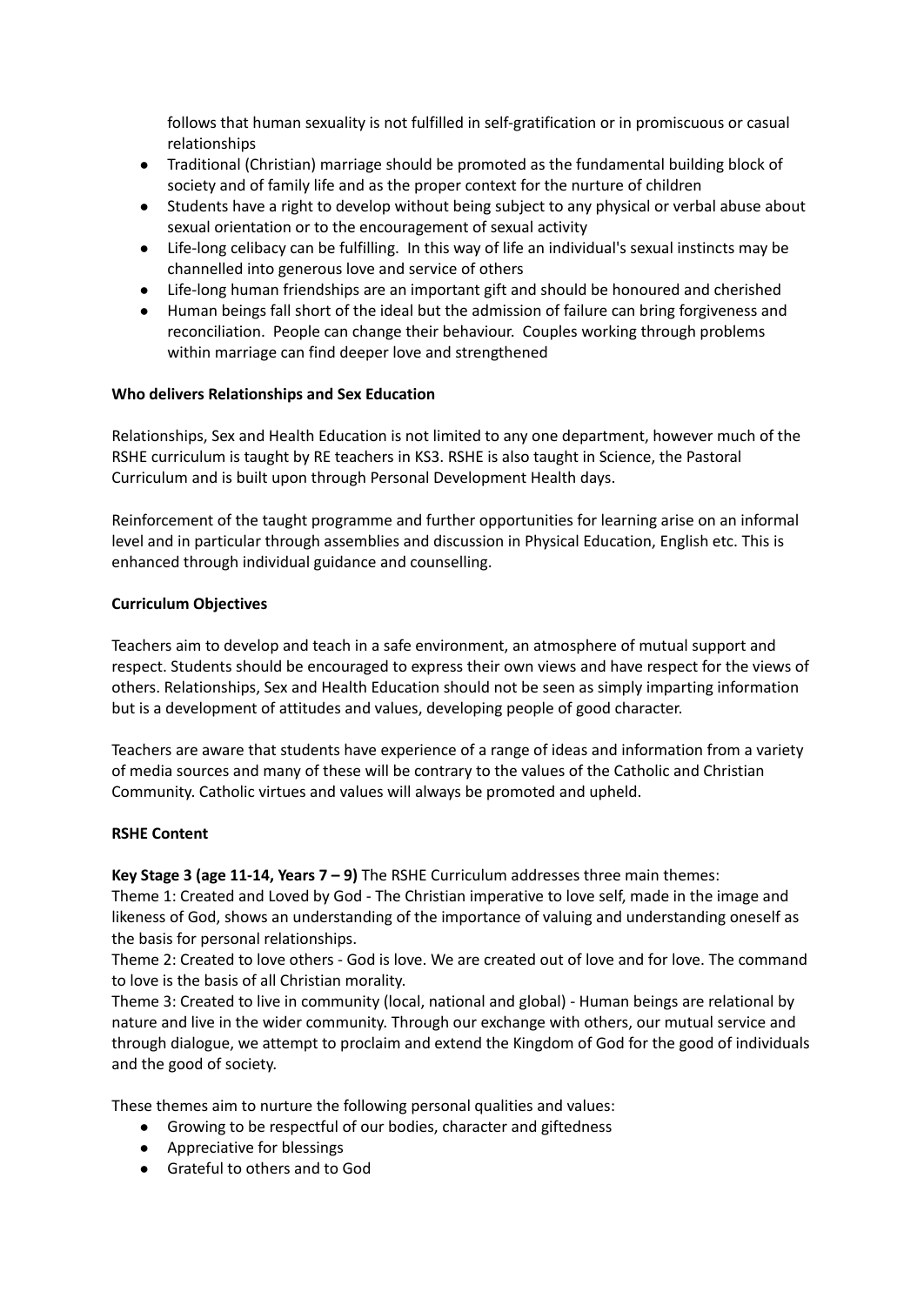- Self-disciplined and able to delay or forego gratification for the sake of greater goods
- Discerning in their decision making
- Determined and resilient in the face of difficulty
- Courageous in the face of new situations and in facing their fears
- Loyal, able to develop and sustain friendships
- Compassionate, able to empathise with the suffering of others and the generosity to help others in trouble
- Respectful, able to identify other people's personal space and respect the ways in which they are different

Forgiving, developing the skills to allow reconciliation in relationships

- Courteous in their dealings with friends and strangers
- Honesty, committed to living truthfully and with integrity
- Just, understanding the impact of their actions locally, nationally and globally
- Self-giving, able to put aside their own wants in order to serve others locally, nationally and globally
- Prophetic in their ability to identify injustice and speak out against it locally, nationally and globally

# **Students will be taught:**

# **Theme 1: Created and Loved by God**

- To appreciate sensual pleasure as a gift from God
- To recognise that sexuality is a God-given gift and that sexual intercourse is the most intimate expression of human love and should be delayed until marriage
- The Church's teaching on the morality of natural and artificial methods of managing fertility
- To understand the need for reflection to facilitate personal growth and the role prayer can play in this
- To understand that their uniqueness, value and dignity derive from God and hence recognise the respect they should have for themselves
- To recognise that they are responsible for their own behaviour and how to inform their conscience
- To recognise their personal strengths
- To distinguish 'needs' from 'wants'
- They have a right not to have an intimate relationship until the appropriate time and that any level of intimacy which makes them feel uncomfortable is never appropriate
- To appreciate all five senses and to be able to separate sensuality from sexuality
- There are many different body shapes, sizes and physical attributes
- Media portrayals of the human body may present a false ideal of bodily perfection which does not reflect real life and can have negative impact on the individual
- How to take care of their body and the importance of taking increased responsibility for their own personal hygiene
- How to develop self-confidence and self-esteem
- The importance and benefits of delaying sexual intercourse until ready
- There are different emotions which may emerge in relation to change and loss and strategies to manage them
- How to develop the skills needed to identify and resist peer and other types of pressure to conform
- The concepts of sexual identity, gender identity and sexual orientation
- To recognise, clarify and if necessary challenge their values, attitudes and beliefs and to understand how these influence their choices
- Human reproduction, including the structure and function of the male and female reproductive systems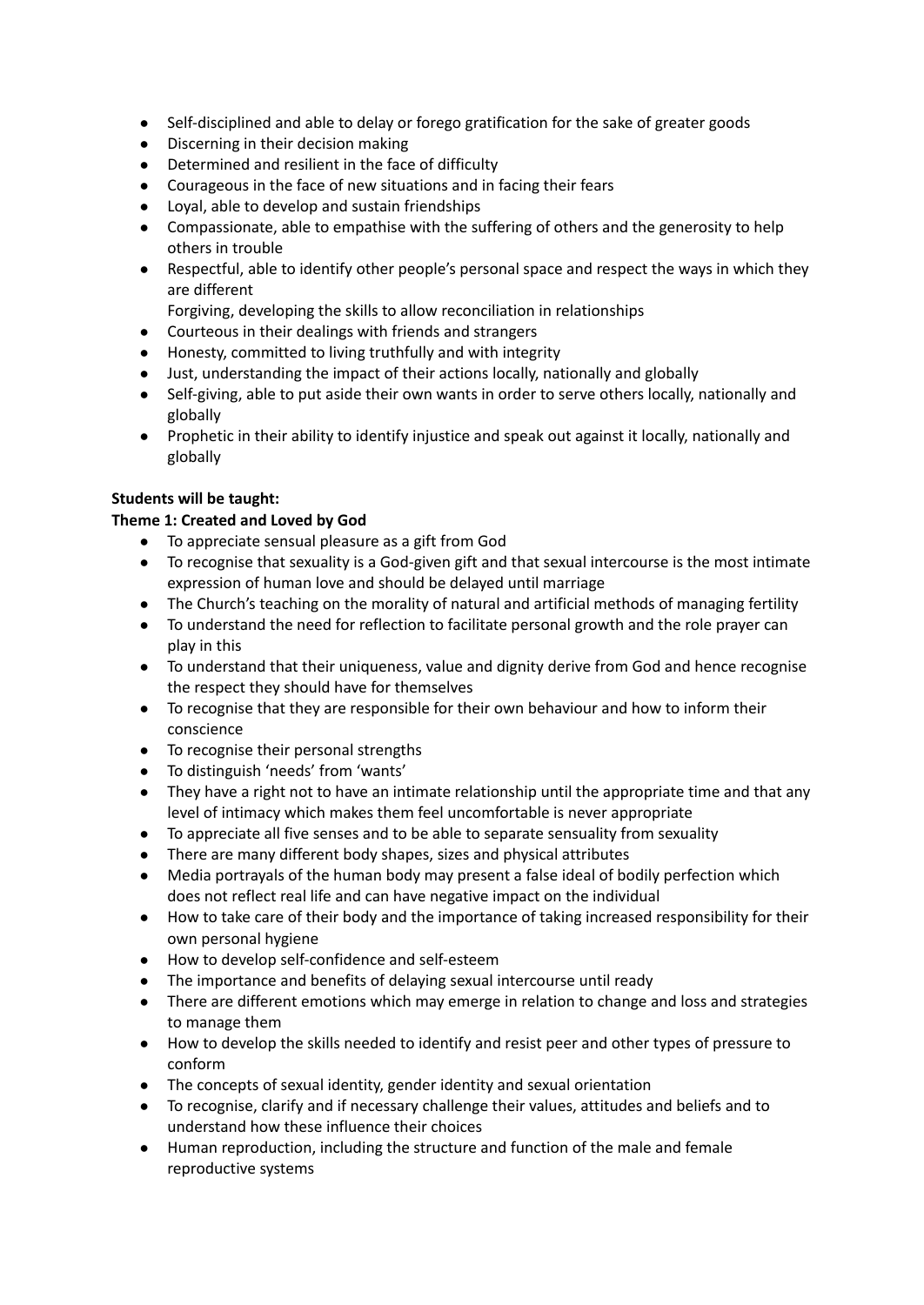- About gestation and birth, including the effect of maternal lifestyle on the foetus through the placenta, e.g. foetal alcohol syndrome
- About human fertility, methods of managing conception for the purposes of achieving or avoiding pregnancy and the difference between natural and artificial methods
- The menstrual cycle and the function of gametes (sperm and ova), in fertilisation.
- The negative impact of substance use on both male and female fertility

# **Theme 2: Created to love others**

- The nature of sacramental marriage and the importance of marriage as the foundation of society and its role in the domestic Church
- The role of marriage as the basis of family life and its importance to the bringing up of children
- Recognise the spiritual context of the family as a community where members can grow in faith, hope and love
- How to express love and care for others through acts of charity
- How to discuss religious faith and personal beliefs with others
- Recognise the importance of forgiveness in relationships and know something about Jesus' teaching on forgiveness
- Pupils should be taught:
- About discrimination, prejudice and bullying and how to respond, including responsibilities towards those who are experiencing these things (See protected characteristics of the Equality Act 2010, Part 2, Chapter 1, sections 4-12)
- The features of positive and stable relationships and the virtues needed to sustain them (e.g. trust, mutual respect, honesty) in a wide variety of contexts, including family, class, friendships, intimate relationships etc.
- That relationships can cause strong feelings and emotions (including sexual attraction) and methods for managing these 3.2.3.4. The nature and importance of friendship as the basis of a loving, sexual relationship.
- That someone else's expectations in a relationship may be different to yours and strategies for negotiating possible differences.
- The nature and importance of marriage; the distinctions between marriage in Church teaching, including sacramental marriage, civil marriage, civil partnerships and other stable, long-term relationships.
- The roles, rights and responsibilities of parents, carers and children in families and that those families can be varied and complex
- Understand that loving, supportive family relationships provide the best environment for a child
- That marriage is a commitment, entered into freely, never forced through threat or coercion.
- Some people will choose to be celibate (unmarried) and to refrain from sexual activity, e.g. single people, priests and those in religious life There is diversity in sexual attraction and developing sexuality, including sources of support and reassurance and how to access them
- They have autonomy and the right to protect their body from inappropriate and unwanted contact
- To identify the characteristics of unhealthy relationships and where to get help
- Consent is freely given and that being pressurised, manipulated or coerced to agree to something is not 'consent'
- The law in relation to consent, including the legal age of consent for sexual activity, the legal definition of consent and the responsibility in law for the seeker of consent to ensure that consent has been given.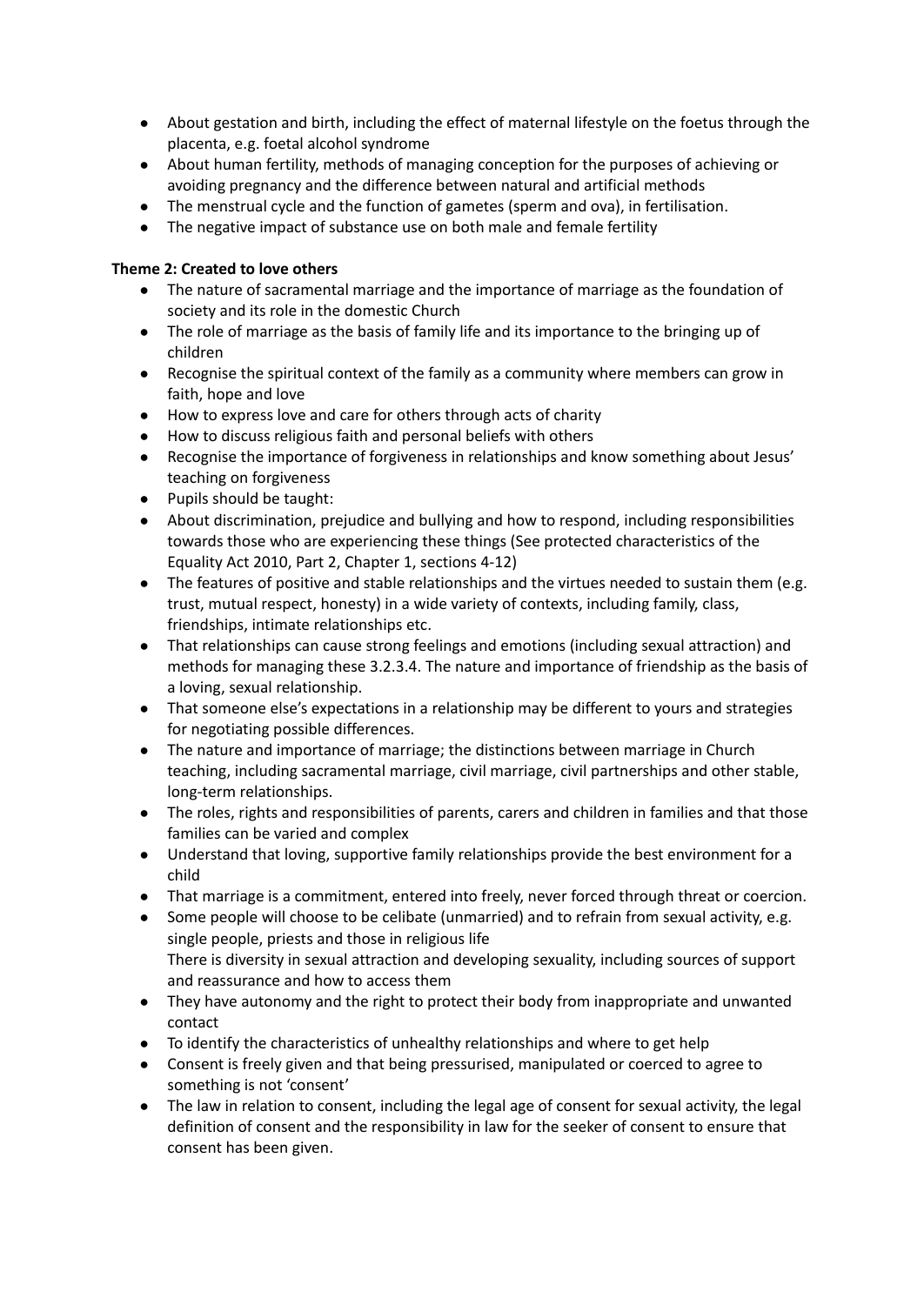- How to use technology safely, including social media and consideration of their "digital footprint" and the law regarding the sharing of images
- That not all images, language and behaviour are appropriate, including the negative effects of pornography and the dangers of online exploitation
- Recognise the impact that the use of substances has on the ability to make good and healthy decisions
- There are a number of different people and appropriate organisations they can go to for help in different situations and should be provided with information about how to contact them

# **Theme 3: Created to live in community**

- To discuss moral questions in a balanced and well informed way
- Understand the features of the home, school and parish and how each work for the good of all
- The purpose and importance of immunisation and vaccination
- That certain infections can be spread through sexual activity, including HIV, and ways of protecting against sexually transmitted infections, including abstinence
- The physical and emotional damage caused by female genital mutilation (FGM); that it is a criminal act and where to get support for themselves or their peers
- They have responsibilities towards their local, global and national community and creation
- There are some cultural practices which are against UK law and Universal Rights (e.g. FGM, forced marriages, honour based violence, human trafficking, radicalisation etc.); to have the skills and strategies to respond to being targeted or witnessing the targeting of others
- That discriminatory language and behaviour is unacceptable (e.g. sexist, racist, homophobic, transphobic, disablist) and the need to challenge it and how to do so.
- The potential tensions between human rights, English law and cultural and religious expectations and practices

# **Key Stage 4 (age 14-16 Years 10 – 11)**

The Key Stage 4 RSE Curriculum follows the same three main themes. Students will be taught: **Theme 1: Created and Loved by God**

- To appreciate sensual pleasure as a gift from God and the difference between sensual and sexual pleasure;
- The concept of fasts and feasts and the importance of self-discipline and moderation
- To recognise that sexuality is a God-given gift and that sexual intercourse is the most intimate expression of human love and should be delayed until marriage, building on learning at KS3
- The Church's teaching on the morality of natural and artificial methods of managing fertility, building on learning at KS3
- That giving time to prayer and reflection is a way of growing in understanding of themselves and their own character, as well as deepening their relationship with God.
- The methods of informing one's conscience and the absolute character of conscientious demands
- To evaluate their own personal strengths and areas for development
- How virtues, values, attitudes and beliefs can drive a growing sense of purpose for their lives
- The influences on their body image including the media's portrayal of idealised and artificial body shapes
- The health risks and issues related to this, including cosmetic procedures
- To take increased responsibility for monitoring their own health (including testicular and breast self-examination)
- The characteristics of emotional and mental health, including stress, anxiety and depression, self-harm and suicide and their potential impact on self and others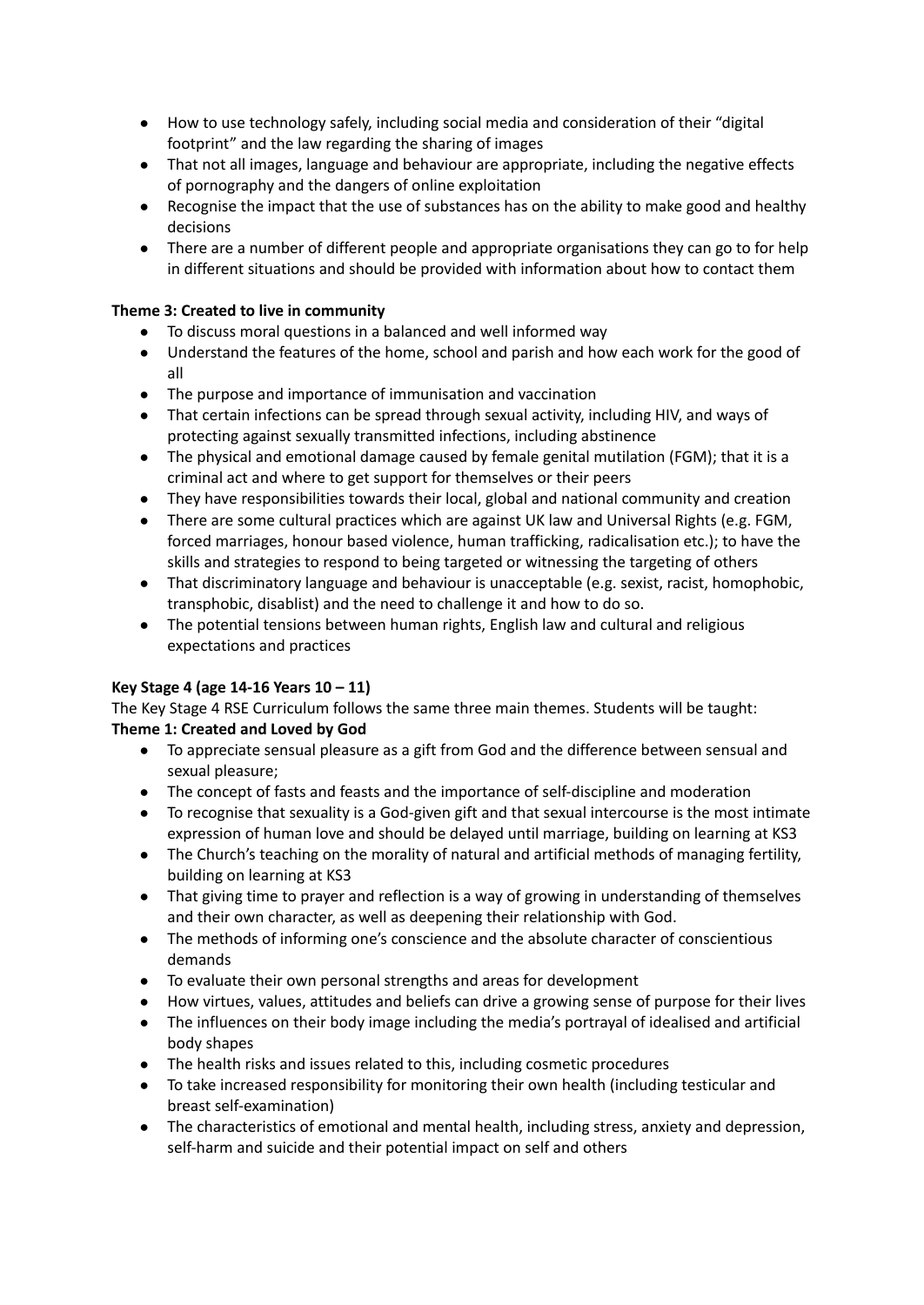- The importance and benefits of delaying sexual intercourse until ready, considering the idea of appropriateness and the importance of marriage
- Strategies for managing mental health and emotional well-being
- How to develop the skills needed to identify and resist peer and other types of pressure to conform
- To recognise, clarify and if necessary challenge their values, attitudes and beliefs and to understand how these influence their choices
- Human reproduction, including the structure and function of the male and female reproductive systems and the correct terms for the reproductive body parts, both internal and external
- About gestation and birth, including the effect of maternal lifestyle on the foetus through the placenta, e.g. foetal alcohol syndrome
- The different stages in the development of an unborn child in the womb from the moment of conception to birth
- About human fertility, building on the learning at KS3; methods of managing conception for the purposes of achieving or avoiding pregnancy and the difference between natural and artificial methods.
- That fertility levels can vary in different people; can be damaged by some sexually transmitted infections and decreases with age
- The negative impact of substance-use on both male and female fertility and those positive lifestyle choices which maximise fertility

# **Theme 2: Created to love others**

- Understand what the Church teaches about marriage, and when it is a Sacrament and the distinction between separation, divorce and nullity
- The role of marriage as the basis of family life and its importance to the bringing up of children, including an understanding of how the Church supports family life
- Know and understand what human and divine attributes, virtues and skills are required to sustain a happy, authentic marriage which is lifelong and life giving
- To recognise their responsibilities towards others, and the human dignity of others in God's eyes
- To be able to discuss faith and personal belief sensitively, demonstrating mutual respect
- To understand the importance of self-giving love and forgiveness in a relationship
- The sanctity of life, and the significance of this concept in debates about abortion
- To evaluate the extent to which their self-confidence and self-esteem are affected by the judgments of others
- The characteristics and benefits of positive, strong, supportive, equal relationships
- To manage changes in personal relationships including the ending of relationships
- About harassment and how to manage this
- To recognise when others are using manipulation, persuasion or coercion and how to respond
- Parenting skills and qualities and their central importance to family life (including the implications of young parenthood)
- The nature and importance of marriage; the difference between sacramental and civil marriage, civil partnerships and other stable, long-term relationships.
- About the impact of domestic and relationship violence (including sources of help and support)
- The impact of separation, divorce and bereavement on individuals and families and the need to adapt to changing circumstances
- About diversity in sexual attraction and developing sexuality, including sources of support and reassurance and how to access them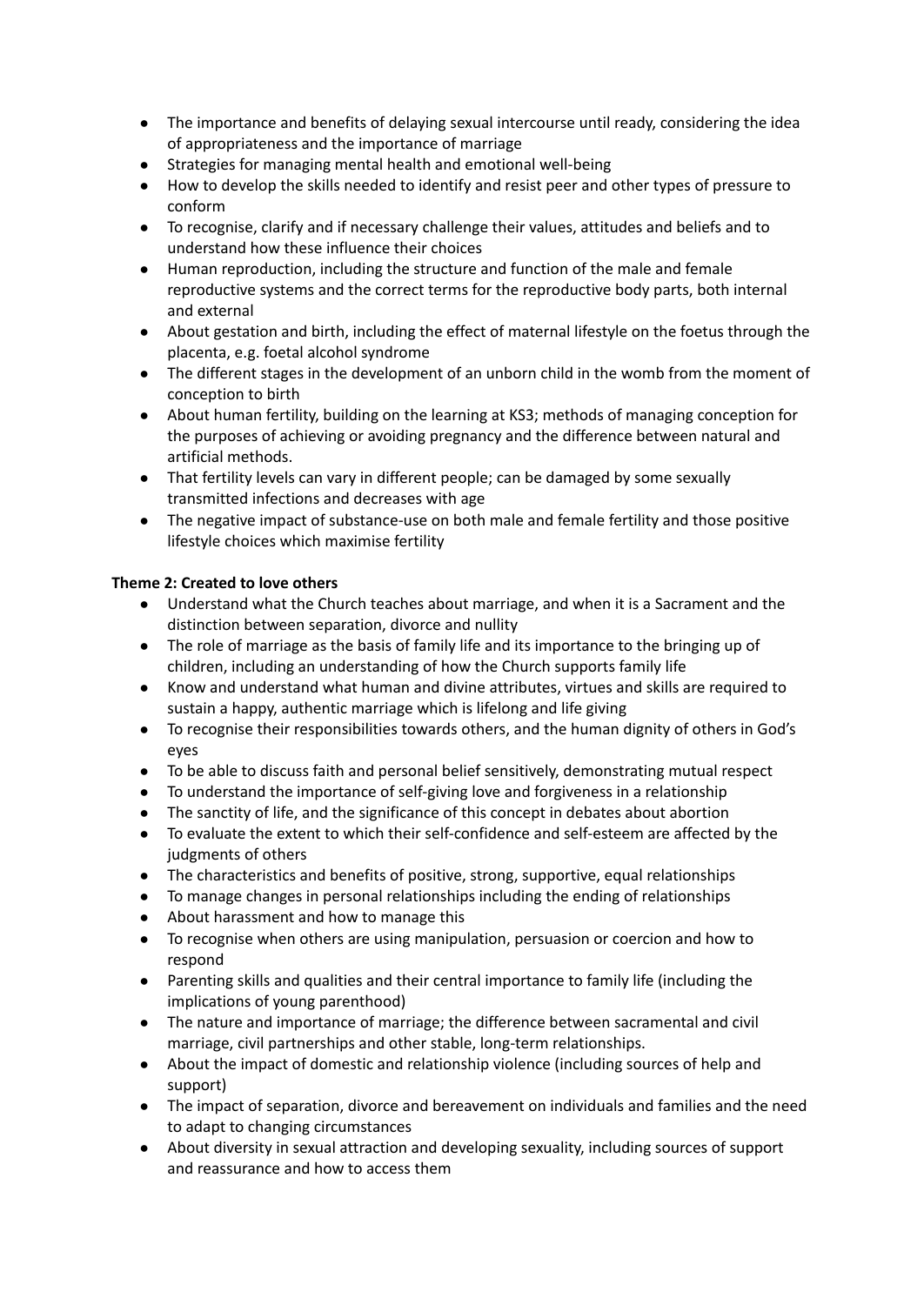- An awareness of exploitation, bullying and harassment in relationships (including the unique challenges posed by online bullying and the unacceptability of physical, emotional, sexual abuse in all types of teenage relationships, including in group settings such as gangs) and how to respond
- The concept of consent in relevant, age-appropriate contexts building on Key Stage 3, how to seek consent and to respect others' right to give, not give or withdraw consent
- The risks and consequences of legal and illegal substance use including on their ability to make good decisions in relation to sexual relationships
- To understand the pernicious influence of gender double standards and victim-blaming
- To understand the consequences of unintended pregnancy and of teenage parenthood (in the context of learning about parenting skills and qualities and their importance to family life)
- About abortion, including the current legal position, the risks associated with it, the Church's position and other beliefs and opinions about it
- About statutory and voluntary organisations that support relationships experiencing difficulties or in crisis, such as relationship breakdown, separation, divorce, or bereavement
- The importance of the school, the parish and other Catholic voluntary organisations in providing help and advice for young people
- Where and how to obtain sexual health information, advice and support
- About who to talk to for accurate, impartial advice and support in the event of unintended pregnancy

# **Theme 3: Created to live in community**

- To debate moral questions in a way which is well informed, nuanced and sensitive, taking into account the teaching of the Catholic Church in the relevant areas
- The main principles of Catholic Social Teaching and how these relate to our relationship to each other and to creation

These areas of learning are taught within the context of family life taking care to ensure that there is no stigmatisation of children based on their home circumstances (families can include single parent families, LGBT parents, families headed by grandparents, adoptive parents, foster parents/carers amongst other structures) along with reflecting sensitively that some children may have a different structure of support around them (for example: looked after children or young carers).

## **Assessment and Monitoring**

The RSHE programme will be monitored by the Curriculum Deputy, the PSHE and Wellbeing Co-ordinator and each Head of Department responsible for the implementation. Students' opinion and evaluations will be sought as to the effectiveness of their studies.

Whilst there is no formal examined assessment for RSHE, teachers will assess understanding and capture progress using a range of formative assessment, for example, short tests, quizzes, written assignments or self-evaluations.

## **Roles and responsibilities - The Governing Board**

The governing board will approve the RSHE policy, and hold the Headteacher to account for its implementation.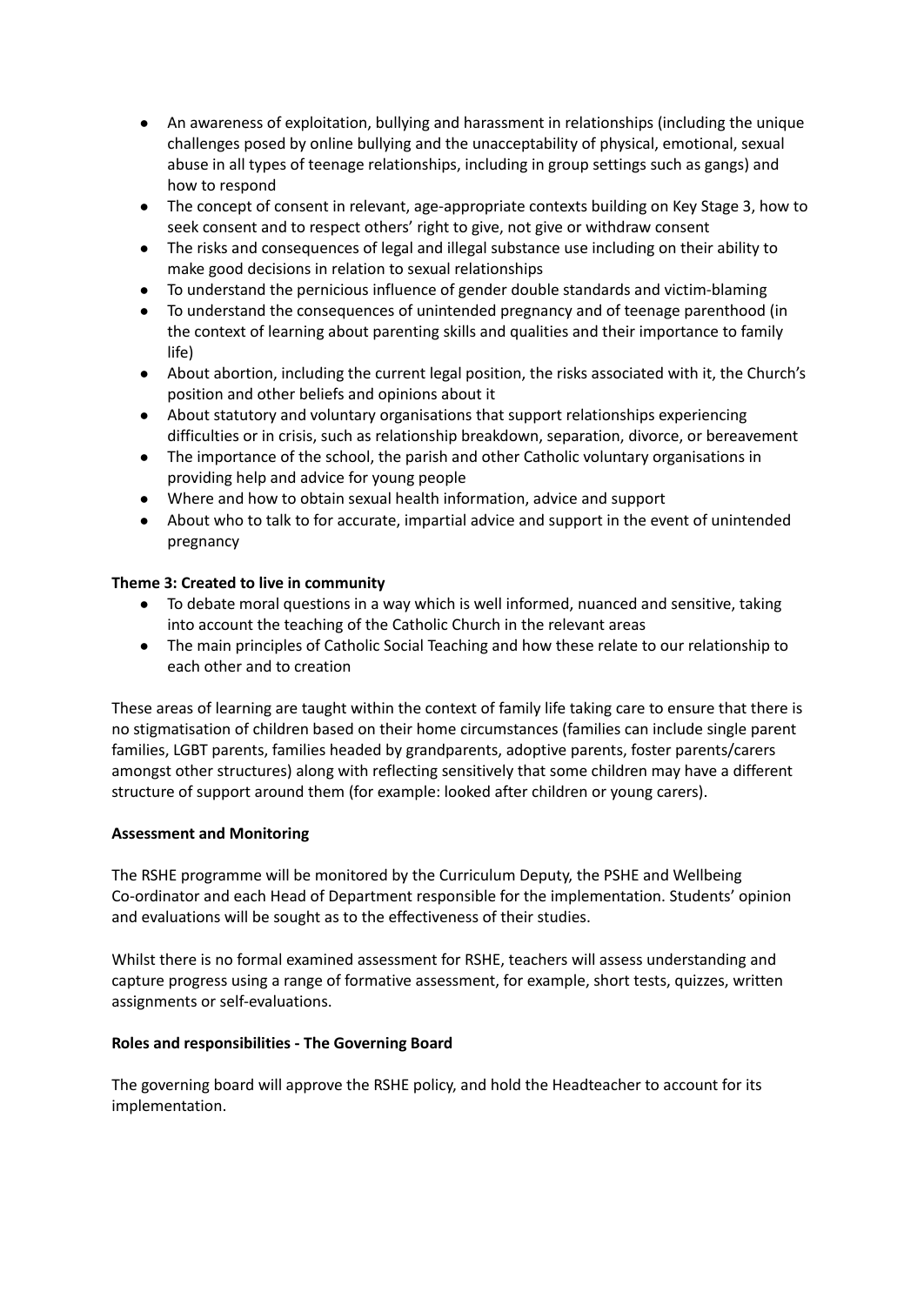## **Roles and responsibilities - The Headteacher**

The Headteacher is responsible for ensuring that RSE is taught consistently across the school, and for managing requests to withdraw pupils from [non-statutory/non-science] components of RSE 7.3 **Roles and responsibilities - Staff**

Staff are responsible for:

- Delivering RSHE in a sensitive way
- Attending relevant CPD opportunities
- Modelling positive attitudes to RSHE
- Monitoring progress
- Responding to the needs of individual pupils
- Responding appropriately to pupils whose parents wish them to be withdrawn from the [non-statutory/non-science] components of RSE

# **Roles and responsibilities - Students**

Students are expected to engage fully in RSHE and, when discussing issues related to RSE, treat others with respect and sensitivity.

# **Parents' right to withdraw**

Parents have the right to withdraw their children from the [non-statutory/non-science] components of sex education within RSE up to and until 3 terms before the child turns 16. After this point, if the child wishes to receive sex education rather than being withdrawn, the school will arrange this. Requests for withdrawal should be put in writing using the form found in Appendix 1 of this policy and addressed to the Headteacher.

A copy of withdrawal requests will be placed in the pupil's educational record. The Headteacher will discuss the request with parents and take appropriate action. Alternative work will be given to pupils who are withdrawn from sex education.

## **Training**

Staff are trained on the delivery of RSHE as part of their induction and it is included in our continuing professional development calendar.

The Headteacher will also invite visitors from outside the school, such as school nurses or sexual health professionals, to provide support and training to staff teaching RSHE.

## **Visitors and Health Professionals**

We welcome the support and professional help of a variety of health professionals and outside speakers with experience of this area. All outside speakers are approved by the Senior Leadership Team. All visiting speakers are made aware of the ethos of the college and will only be invited to speak if they are supportive of it.

## **Pregnant Teenagers**

All pregnant teenagers will be cared for and enabled to attend school throughout their pregnancy until a date advised by a doctor. A base will be made for them in Sanctuary if the student and their parents feel it is appropriate.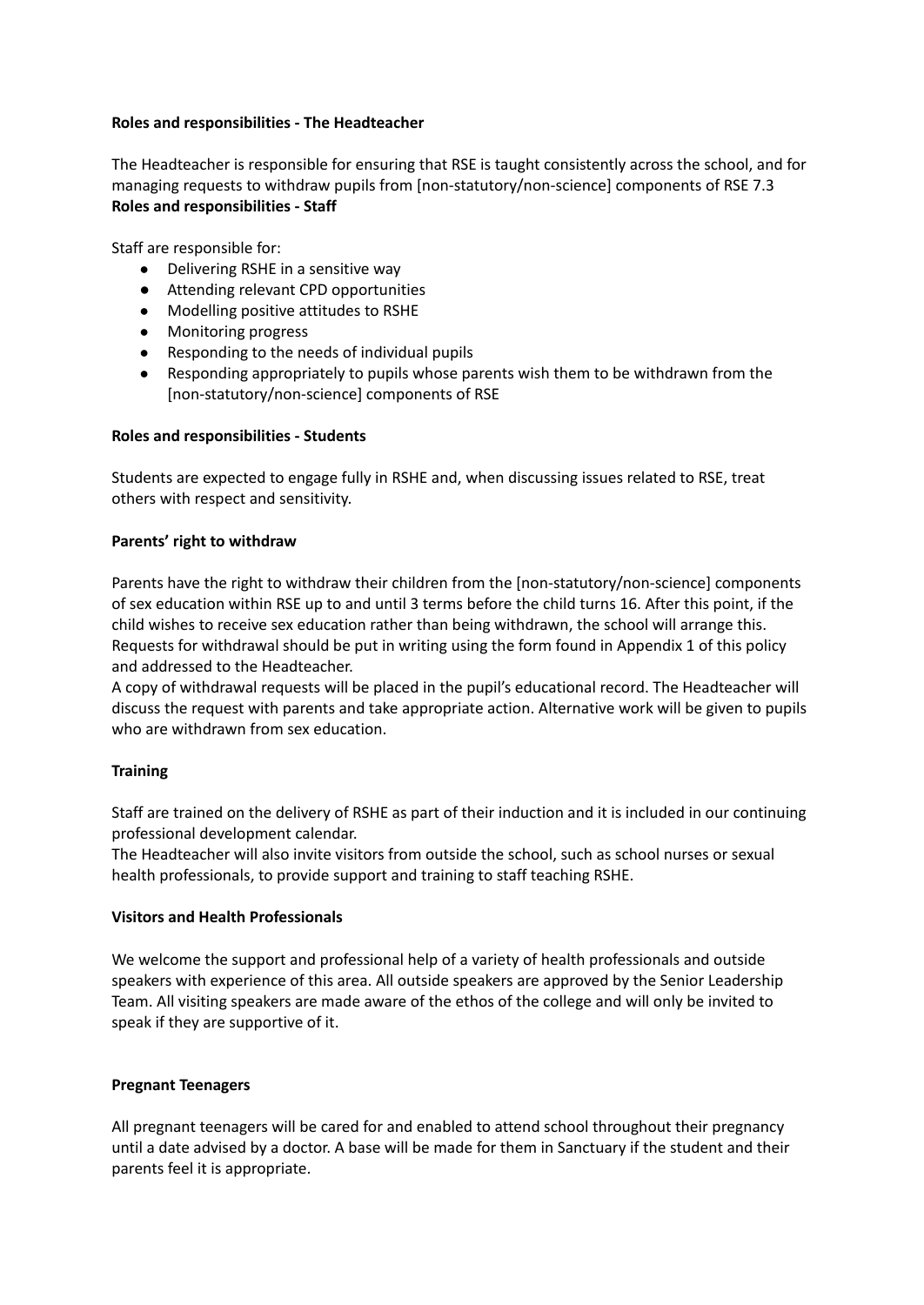# **Complaints Procedure**

A curriculum complaints policy document can be obtained from the school.

# **Documents that have been consulted:**

- A model Catholic Secondary RSE Curriculum (CES)
- Department for Educations' statutory guidance for Relationships Education, Relationships and Sex Education (RSE) 2019.
- Keeping Children Safe in Education
- Equality Act 2010 and schools
- SEND code of practice: 0 to 25 years (statutory guidance)
- Mental Health and Behaviour in Schools (advice for schools)
- Preventing and Tackling Bullying (advice for schools, including advice on Cyberbullying
	- Sexual violence and sexual harassment between children in schools (advice for schools)
- The Equality and Human Rights Commission Advice and Guidance (provides advice on avoiding discrimination in a variety of educational contexts)
- Promoting Fundamental British Values as part of SMSC in schools (guidance for maintained schools on promoting basic important British values as part of pupils' spiritual, moral, social and cultural (SMSC)

# **Policy development**

This policy has been developed in consultation with staff, pupils and parents. The consultation and policy development process involved the following steps:

- 1. Review a member of staff or working group pulled together all relevant information including relevant national and local guidance
- 2. Staff consultation all school staff were given the opportunity to look at the policy and make recommendations
- 3. Parent/stakeholder consultation parents and any interested parties were invited to attend a meeting about the policy
- 4. Pupil consultation we investigated what exactly pupils want from their RSHE
- 5. Ratification once amendments were made, the policy was shared with governors and ratified